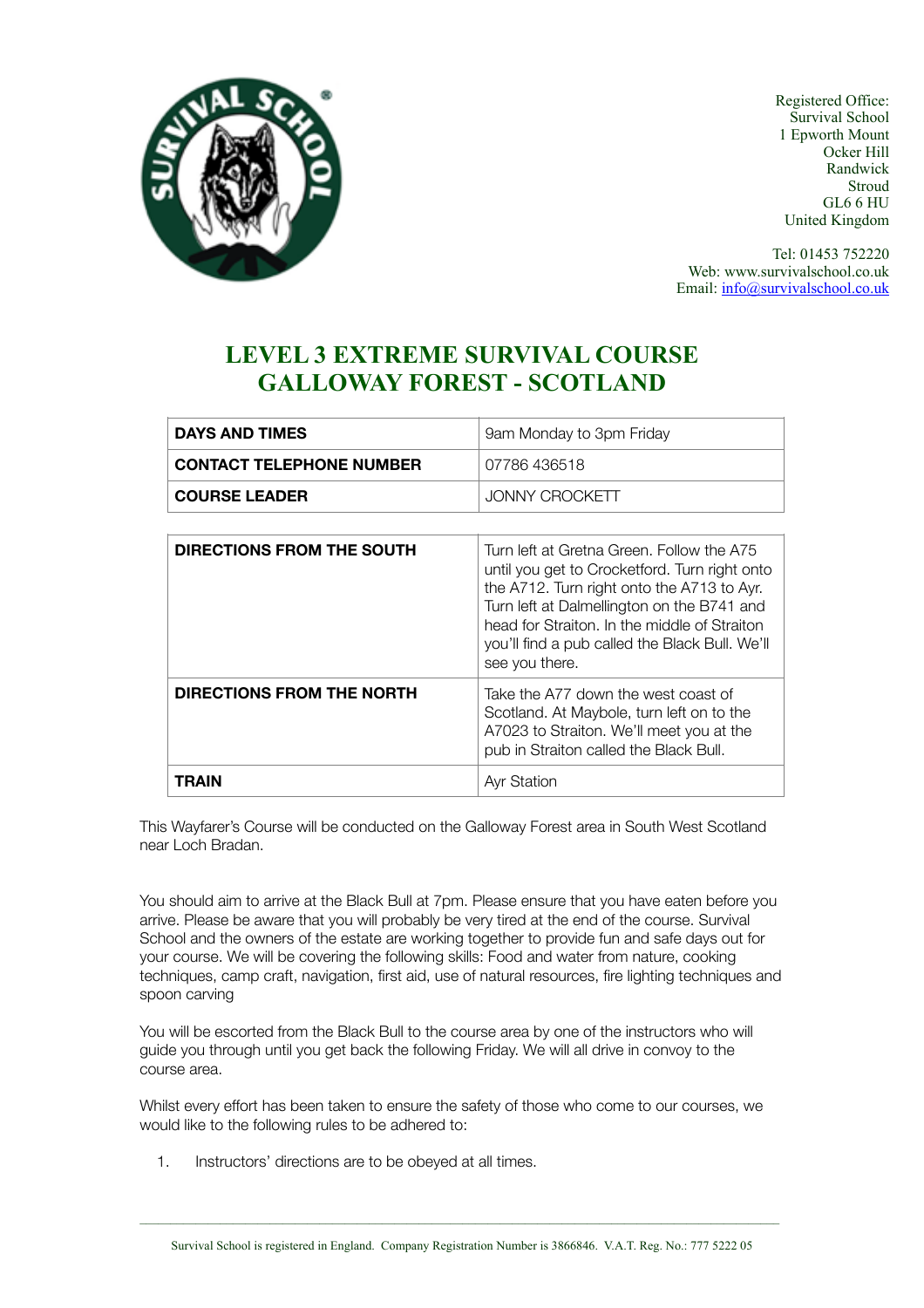- 2. No fires are to be lit unless supervised.
- 3. Only food bought with participants or provided by Survival School is to be consumed by visitors.
- 4. No litter to be dropped.
- 5. Safety should be the first concern of all participants.
- 6. Conservation should be the second concern of all visitors.
- 7. Where safety is an issue, the instructors' word is final.

The Estate area is very precious. Please leave it as you found it. Nothing should be taken that is not taken away and nothing should be taken away except fond memories. We cannot control the weather and so if you bring everything on the Survival School Kit List, it will add to your survival experience. Phone reception is almost non- existent but EE seems to be best.

If you have any further questions regarding these joining instructions, please do not hesitate to contact us on Tel: 01453 752220.

This survival course will be conducted from Loch Bradan between 6:00pm Sunday, and 3:00pm Friday.

#### **Kit List**

Suitable outdoor clothing (see below) Sleeping bag Bivi bag (this is essential, if you don't have one please contact us for advice on where to buy one) Insulated sleeping mat Basha/Tarp and hammock if you have one Spoon, mug and bowl Water bottle (1 litre min) Head Torch with fresh batteries & 2 spare sets and spare bulb if possible Wash kit & towel Personal toiletries & medication Antibacterial Wipes / Soap Small first aid kit (plasters, bandages, headache pills etc.) Spare change of clothing **Whistle** Walking Boots and gaiters Fire Steel Tough gardening gloves Billy Can Emergency Rations (Chocolate, Kendal Mint Cake, Nuts & Raisons etc) Sheath Knife (you will need your own knife, please contact us if you do not have one) Laplander Folding Saw or similar. Rucksack + waterproof liner Roll of plastic freezer bags and 2 x bin liners Waterproof coat and trousers Tea / Coffee / whitener / to last the course

### **Extra Kit**

You will be living rough for 5 nights. You may wish to have some clean clothes to change into for your return home. Please note that the whole course is run in the wilderness and so no showers are available. There are showers available at the Service Stations on the M6.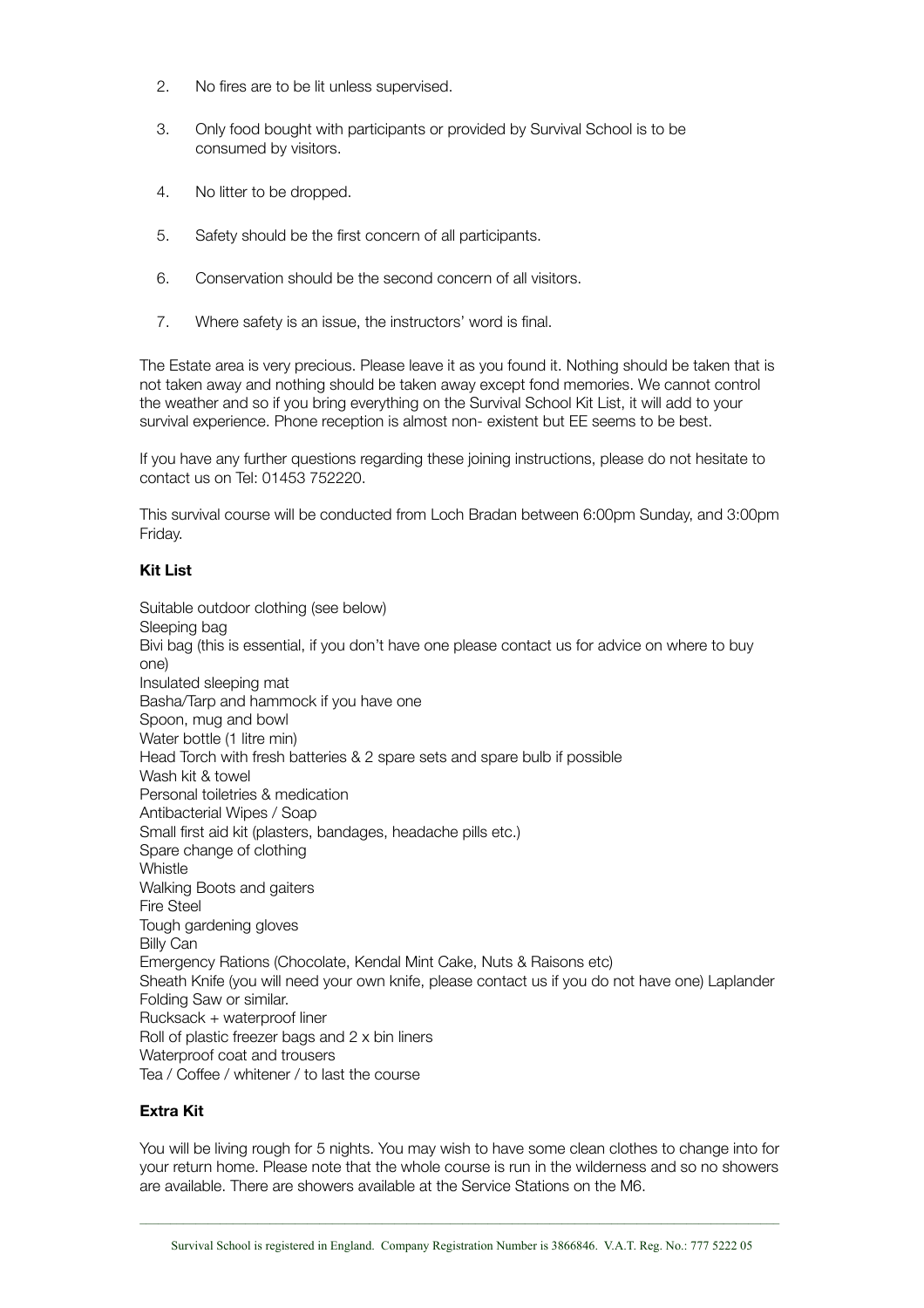#### **Outdoor clothing**

Outdoor clothing should be tough and comfortable. Wearing several thin layers is better than a few thick layers. A waterproof jacket and several sweatshirts underneath are sufficient. Jeans should not be worn, as they are slow to dry, clinging and cold. Natural colours or camouflage will give you a better chance of spotting wildlife, especially red deer and roe deer.

### **Feedback and Complaints**

Any feedback from you course is always welcome. If you have a complaint it should first be raised with the instructor running the course. If you are still not happy, please contact us in writing at the address above. We will always strive to amend our courses for the best experience for all concerned.

#### **Insurance**

Our public liability insurance is with QBE and the certificate number is QBE19436/ Y072953QBE0112A.

If you have any questions about this course, please do not hesitate to get in touch.